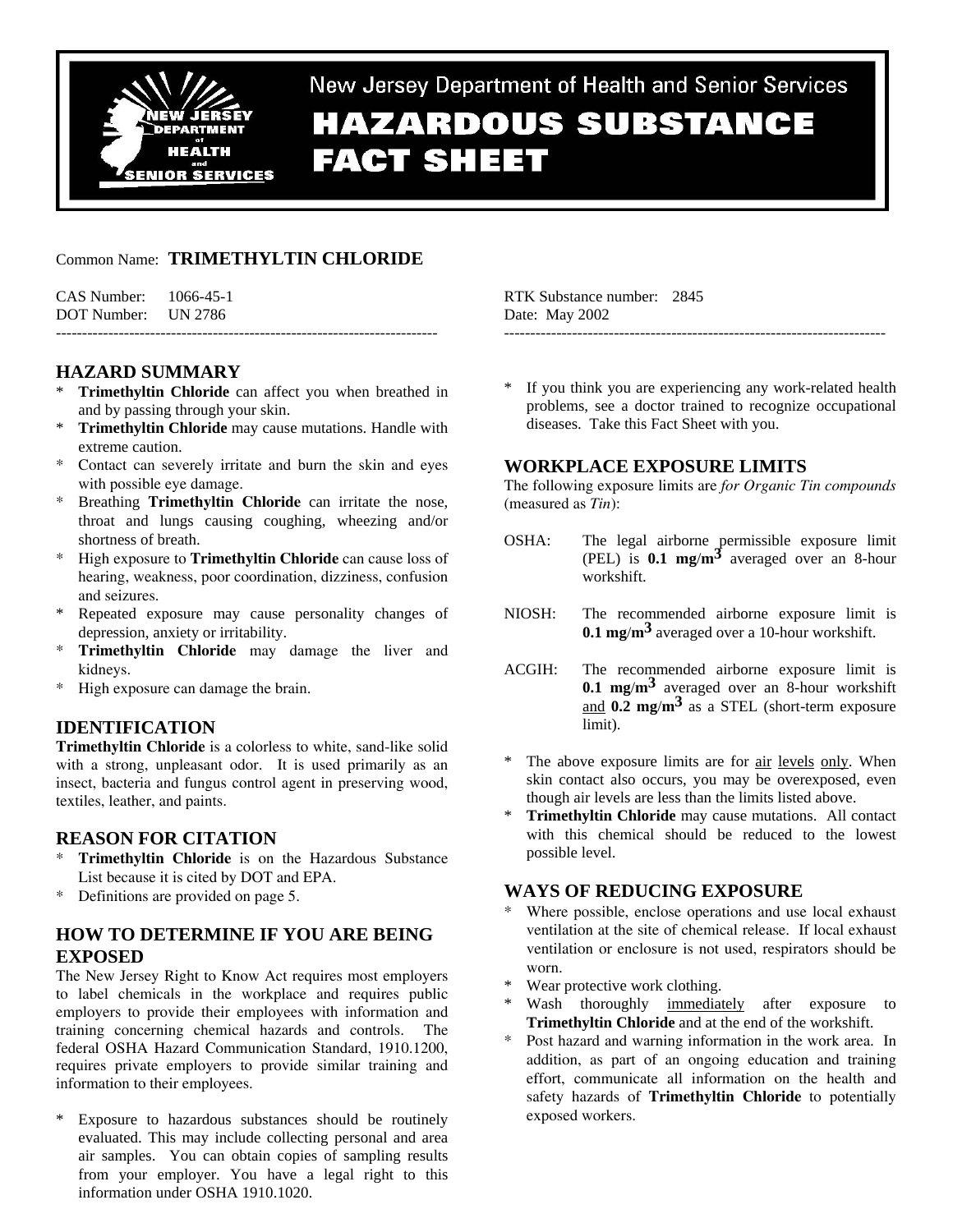# **TRIMETHYLTIN CHLORIDE** page 2 of 6

This Fact Sheet is a summary source of information of all potential and most severe health hazards that may result from exposure. Duration of exposure, concentration of the substance and other factors will affect your susceptibility to any of the potential effects described below.

---------------------------------------------------------------------------

# **HEALTH HAZARD INFORMATION**

#### **Acute Health Effects**

The following acute (short-term) health effects may occur immediately or shortly after exposure to **Trimethyltin Chloride**:

- Contact can severely irritate and burn the skin and eyes with possible eye damage.
- Breathing **Trimethyltin Chloride** can irritate the nose, throat and lungs causing coughing, wheezing and/or shortness of breath.
- \* High exposure to **Trimethyltin Chloride** can cause loss of hearing, weakness, poor coordination, dizziness, confusion and seizures.

#### **Chronic Health Effects**

The following chronic (long-term) health effects can occur at some time after exposure to **Trimethyltin Chloride** and can last for months or years:

## **Cancer Hazard**

**Trimethyltin Chloride** may cause mutations (genetic changes). Whether or not it poses a cancer or reproductive hazard needs further study.

## **Reproductive Hazard**

**Trimethyltin Chloride** may damage the developing fetus.

## **Other Long-Term Effects**

- \* Repeated exposure may cause personality changes of depression, anxiety or irritability.
- **Trimethyltin Chloride** may damage the liver and kidneys.
- \* High exposure can damage the brain.

## **MEDICAL**

## **Medical Testing**

If symptoms develop or overexposure is suspected, the following are recommended:

- \* Eye exam and vision test.
- Hearing tests.
- Liver and kidney function tests.
- Exam of the nervous system.
- \* EEG.

concentration, sleeping patterns and mood (especially irritability and social withdrawal), as well as headaches and fatigue. Consider evaluations of the cerebellar, autonomic and peripheral nervous systems. Positive and borderline individuals should be referred for neuropsychological testing.

Any evaluation should include a careful history of past and present symptoms with an exam. Medical tests that look for damage already done are not a substitute for controlling exposure.

Request copies of your medical testing. You have a legal right to this information under OSHA 1910.1020.

#### **Mixed Exposures**

Because more than light alcohol consumption can cause liver damage, drinking alcohol can increase the liver damage caused by **Trimethyltin Chloride**.

# **WORKPLACE CONTROLS AND PRACTICES**

Unless a less toxic chemical can be substituted for a hazardous substance, **ENGINEERING CONTROLS** are the most effective way of reducing exposure. The best protection is to enclose operations and/or provide local exhaust ventilation at the site of chemical release. Isolating operations can also reduce exposure. Using respirators or protective equipment is less effective than the controls mentioned above, but is sometimes necessary.

In evaluating the controls present in your workplace, consider: (1) how hazardous the substance is, (2) how much of the substance is released into the workplace and (3) whether harmful skin or eye contact could occur. Special controls should be in place for highly toxic chemicals or when significant skin, eye, or breathing exposures are possible.

In addition, the following control is recommended:

\* Where possible, automatically transfer **Trimethyltin Chloride** from drums or other storage containers to process containers.

Good **WORK PRACTICES** can help to reduce hazardous exposures. The following work practices are recommended:

- \* Workers whose clothing has been contaminated by **Trimethyltin Chloride** should change into clean clothing promptly.
- \* Do not take contaminated work clothes home. Family members could be exposed.
- Contaminated work clothes should be laundered by individuals who have been informed of the hazards of exposure to **Trimethyltin Chloride**.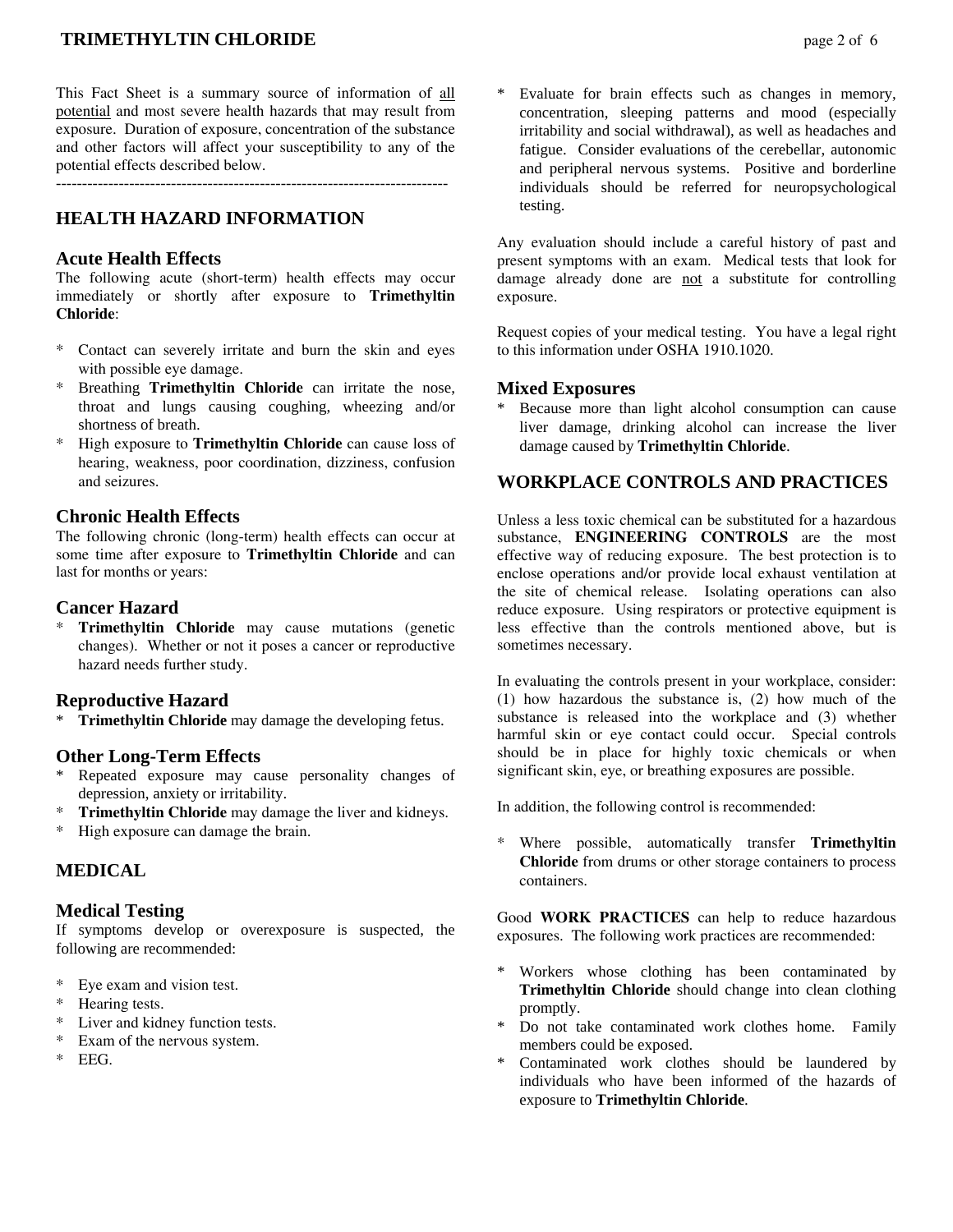- Eye wash fountains should be provided in the immediate work area for emergency use.
- If there is the possibility of skin exposure, emergency shower facilities should be provided.
- \* On skin contact with **Trimethyltin Chloride**, immediately wash or shower to remove the chemical. At the end of the workshift, wash any areas of the body that may have contacted **Trimethyltin Chloride**, whether or not known skin contact has occurred.
- \* Do not eat, smoke, or drink where **Trimethyltin Chloride** is handled, processed, or stored, since the chemical can be swallowed. Wash hands carefully before eating, drinking, applying cosmetics, smoking, or using the toilet.
- \* Use a vacuum or a wet method to reduce dust during cleanup. DO NOT DRY SWEEP.

# **PERSONAL PROTECTIVE EQUIPMENT**

WORKPLACE CONTROLS ARE BETTER THAN PERSONAL PROTECTIVE EQUIPMENT. However, for some jobs (such as outside work, confined space entry, jobs done only once in a while, or jobs done while workplace controls are being installed), personal protective equipment may be appropriate.

OSHA 1910.132 requires employers to determine the appropriate personal protective equipment for each hazard and to train employees on how and when to use protective equipment.

The following recommendations are only guidelines and may not apply to every situation.

## **Clothing**

- \* Avoid skin contact with **Trimethyltin Chloride**. Wear protective gloves and clothing. Safety equipment suppliers/manufacturers can provide recommendations on the most protective glove/clothing material for your operation.
- All protective clothing (suits, gloves, footwear, headgear) should be clean, available each day, and put on before work.

## **Eye Protection**

- \* Wear impact resistant eye protection with side shields or goggles.
- Wear a face shield along with goggles when working with corrosive, highly irritating or toxic substances.
- Contact lenses should not be worn when working with this substance.

# **Respiratory Protection**

#### **IMPROPER USE OF RESPIRATORS IS DANGEROUS.** Such equipment should only be used if the employer has a written program that takes into account workplace conditions, requirements for worker training, respirator fit testing and

medical exams, as described in OSHA 1910.134.

- Where the potential exists for exposure over  $0.1 \text{ mg/m}^3$  (as *Tin*), use a NIOSH approved full facepiece respirator with an organic vapor cartridge and particulate prefilters. Increased protection is obtained from full facepiece powered-air purifying respirators.
- If while wearing a filter or cartridge respirator you can smell, taste, or otherwise detect **Trimethyltin Chloride**, or if while wearing particulate filters abnormal resistance to breathing is experienced, or eye irritation occurs while wearing a full facepiece respirator, leave the area immediately. Check to make sure the respirator-to-face seal is still good. If it is, replace the filter or cartridge. If the seal is no longer good, you may need a new respirator.
- Be sure to consider all potential exposures in your workplace. You may need a combination of filters, prefilters or cartridges to protect against different forms of a chemical (such as vapor and mist) or against a mixture of chemicals.
- Where the potential for high exposure exists, use a NIOSH approved supplied-air respirator with a full facepiece operated in a pressure-demand or other positive-pressure mode. For increased protection use in combination with an auxiliary self-contained breathing apparatus operated in a pressure-demand or other positive-pressure mode.
- Exposure to  $25 \text{ mg/m}^3$  (as *Tin*) is immediately dangerous to life and health. If the possibility of exposure above **25 mg**/**m3** (as *Tin*) exists, use a NIOSH approved selfcontained breathing apparatus with a full facepiece operated in a pressure-demand or other positive-pressure mode.

## **QUESTIONS AND ANSWERS**

- Q: If I have acute health effects, will I later get chronic health effects?
- A: Not always. Most chronic (long-term) effects result from repeated exposures to a chemical.
- Q: Can I get long-term effects without ever having shortterm effects?
- A: Yes, because long-term effects can occur from repeated exposures to a chemical at levels not high enough to make you immediately sick.
- Q: What are my chances of getting sick when I have been exposed to chemicals?
- A: The likelihood of becoming sick from chemicals is increased as the amount of exposure increases. This is determined by the length of time and the amount of material to which someone is exposed.
- Q: When are higher exposures more likely?
- A: Conditions which increase risk of exposure include dust releasing operations (grinding, mixing, blasting, dumping, etc.), other physical and mechanical processes (heating, pouring, spraying, spills and evaporation from large surface areas such as open containers), and "confined space" exposures (working inside vats, reactors, boilers, small rooms, etc.).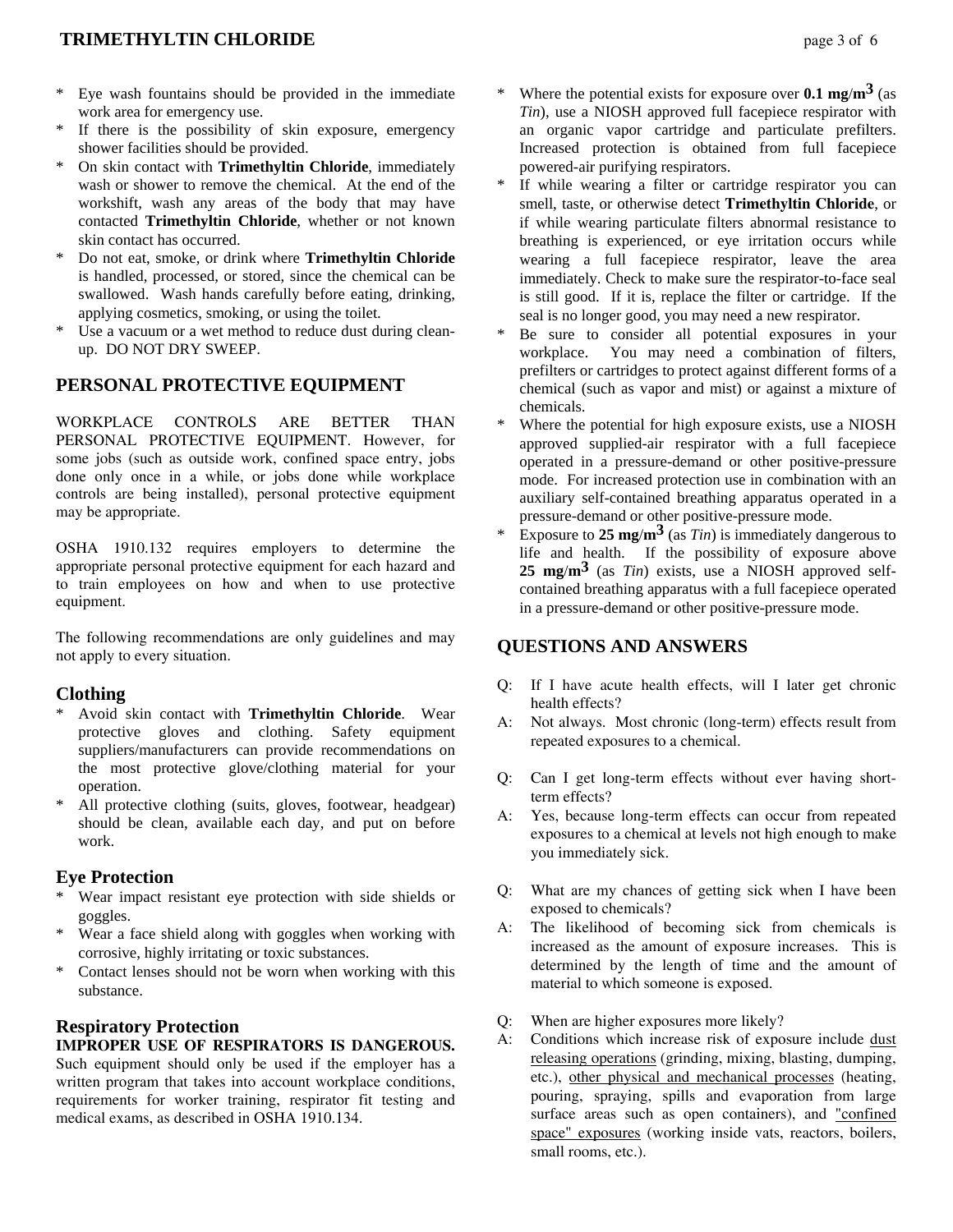- Q: Is the risk of getting sick higher for workers than for community residents?
- A: Yes. Exposures in the community, except possibly in cases of fires or spills, are usually much lower than those found in the workplace. However, people in the community may be exposed to contaminated water as well as to chemicals in the air over long periods. This may be a problem for children or people who are already ill.
- Q: What are the likely health problems from chemicals which cause mutations?
- A: There are two primary health concerns associated with mutagens: (1) cancers can result from changes induced in cells and, (2) adverse reproductive and developmental outcomes can result from damage to the egg and sperm cells.
- Q: Can men as well as women be affected by chemicals that cause reproductive system damage?
- A: Yes. Some chemicals reduce potency or fertility in both men and women. Some damage sperm and eggs, possibly leading to birth defects.
- Q: Who is at the greatest risk from reproductive hazards?
- A: Pregnant women are at greatest risk from chemicals that harm the developing fetus. However, chemicals may affect the ability to have children, so both men and women of childbearing age are at high risk.

------------------------------------------------------------------------ The following information is available from:

 New Jersey Department of Health and Senior Services Occupational Health Service PO Box 360 Trenton, NJ 08625-0360 (609) 984-1863 (609) 984-7407 (fax)

Web address: http://www.state.nj.us/health/eoh/odisweb/

# **Industrial Hygiene Information**

Industrial hygienists are available to answer your questions regarding the control of chemical exposures using exhaust ventilation, special work practices, good housekeeping, good hygiene practices, and personal protective equipment including respirators. In addition, they can help to interpret the results of industrial hygiene survey data.

#### **Medical Evaluation**

If you think you are becoming sick because of exposure to chemicals at your workplace, you may call personnel at the Department of Health and Senior Services, Occupational Health Service, who can help you find the information you need.

#### **Public Presentations**

Presentations and educational programs on occupational health or the Right to Know Act can be organized for labor unions, trade associations and other groups.

## **Right to Know Information Resources**

The Right to Know Infoline (609) 984-2202 can answer questions about the identity and potential health effects of chemicals, list of educational materials in occupational health, references used to prepare the Fact Sheets, preparation of the Right to Know Survey, education and training programs, labeling requirements, and general information regarding the Right to Know Act. Violations of the law should be reported to (609) 984-2202.

------------------------------------------------------------------------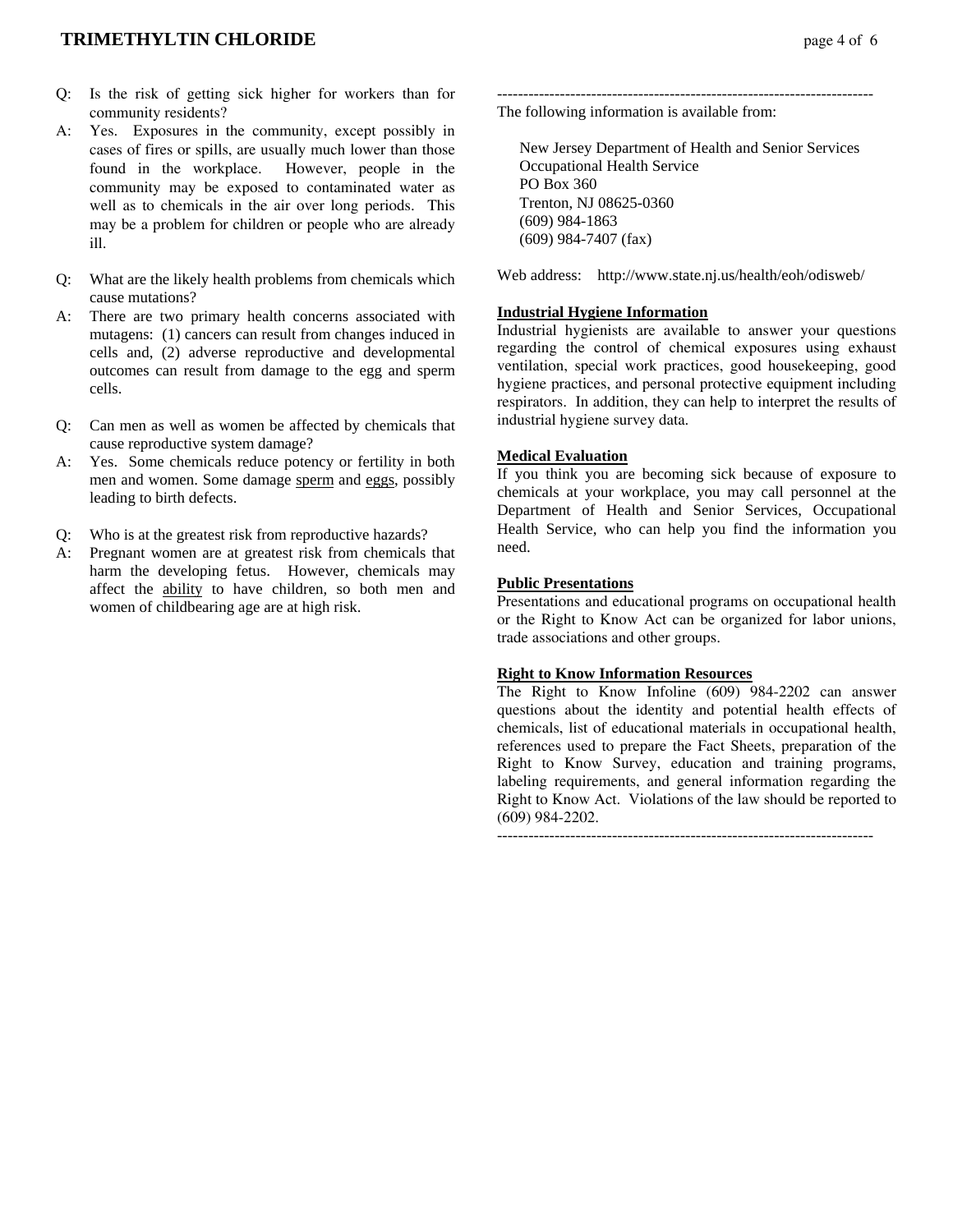## **TRIMETHYLTIN CHLORIDE page 5 of 6**

#### **DEFINITIONS**

**ACGIH** is the American Conference of Governmental Industrial Hygienists. It recommends upper limits (called TLVs) for exposure to workplace chemicals.

A **carcinogen** is a substance that causes cancer.

The **CAS number** is assigned by the Chemical Abstracts Service to identify a specific chemical.

A **combustible** substance is a solid, liquid or gas that will burn.

A **corrosive** substance is a gas, liquid or solid that causes irreversible damage to human tissue or containers.

**DEP** is the New Jersey Department of Environmental **Protection** 

**DOT** is the Department of Transportation, the federal agency that regulates the transportation of chemicals.

**EPA** is the Environmental Protection Agency, the federal agency responsible for regulating environmental hazards.

A **fetus** is an unborn human or animal.

A **flammable** substance is a solid, liquid, vapor or gas that will ignite easily and burn rapidly.

The **flash point** is the temperature at which a liquid or solid gives off vapor that can form a flammable mixture with air.

**HHAG** is the Human Health Assessment Group of the federal EPA.

**IARC** is the International Agency for Research on Cancer, a scientific group that classifies chemicals according to their cancer-causing potential.

A **miscible** substance is a liquid or gas that will evenly dissolve in another.

**mg/m3** means milligrams of a chemical in a cubic meter of air. It is a measure of concentration (weight/volume).

A **mutagen** is a substance that causes mutations. A **mutation** is a change in the genetic material in a body cell. Mutations can lead to birth defects, miscarriages, or cancer.

**NAERG** is the North American Emergency Response Guidebook. It was jointly developed by Transport Canada, the United States Department of Transportation and the Secretariat of Communications and Transportation of Mexico. It is a guide for first responders to quickly identify the specific or generic hazards of material involved in a transportation incident, and to protect themselves and the general public during the initial response phase of the incident.

**NCI** is the National Cancer Institute, a federal agency that determines the cancer-causing potential of chemicals.

**NFPA** is the National Fire Protection Association. It classifies substances according to their fire and explosion hazard.

**NIOSH** is the National Institute for Occupational Safety and Health. It tests equipment, evaluates and approves respirators, conducts studies of workplace hazards, and proposes standards to OSHA.

**NTP** is the National Toxicology Program which tests chemicals and reviews evidence for cancer.

**OSHA** is the Occupational Safety and Health Administration, which adopts and enforces health and safety standards.

**PEL** is the Permissible Exposure Limit which is enforceable by the Occupational Safety and Health Administration.

**PIH** is a DOT designation for chemicals which are Poison Inhalation Hazards.

**ppm** means parts of a substance per million parts of air. It is a measure of concentration by volume in air.

A **reactive** substance is a solid, liquid or gas that releases energy under certain conditions.

A **teratogen** is a substance that causes birth defects by damaging the fetus.

**TLV** is the Threshold Limit Value, the workplace exposure limit recommended by ACGIH.

The **vapor pressure** is a measure of how readily a liquid or a solid mixes with air at its surface. A higher vapor pressure indicates a higher concentration of the substance in air and therefore increases the likelihood of breathing it in.